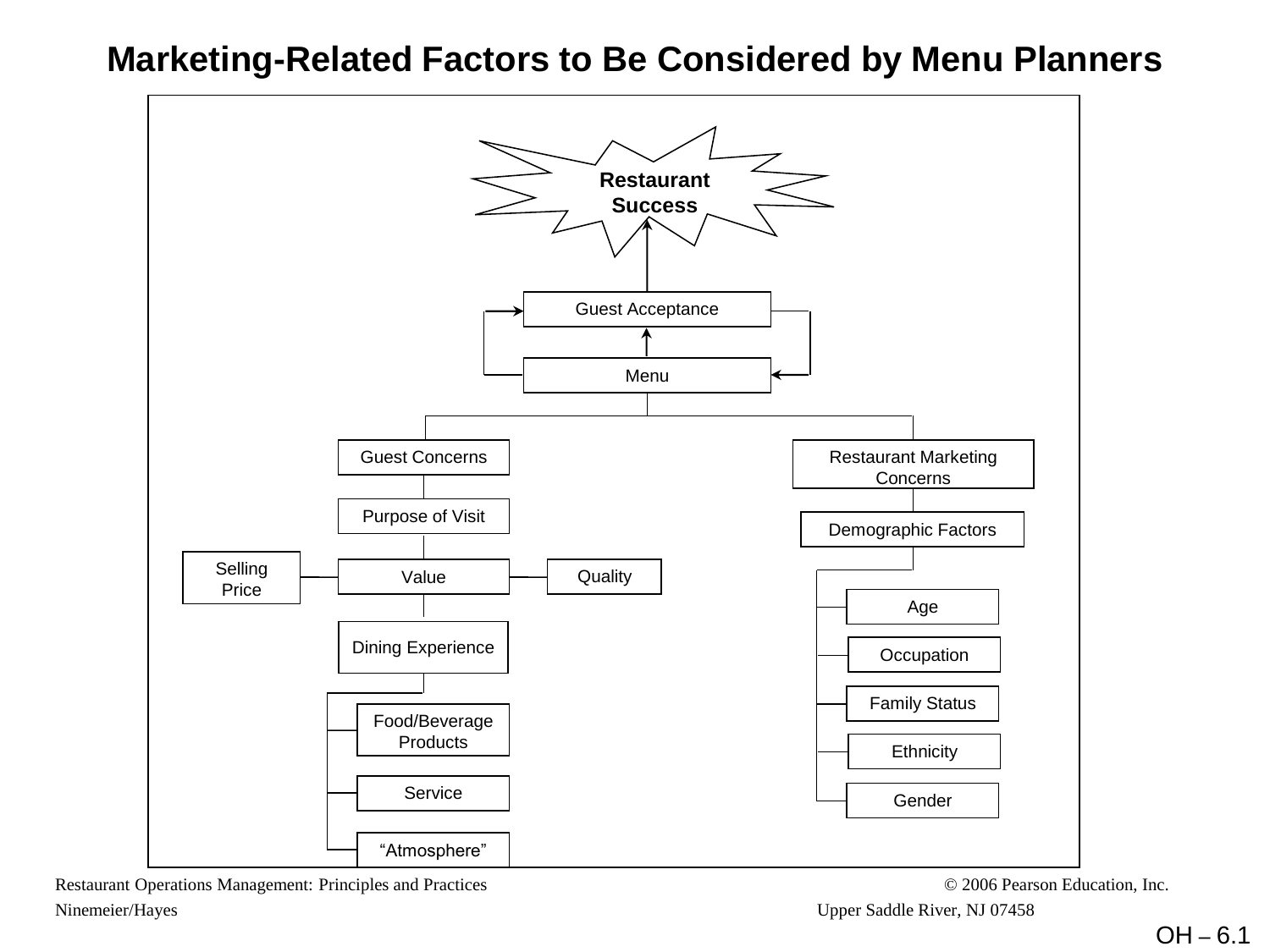### **The Menu Impacts the Restaurant's Resources**

- Labor (management and other employees)
- Food and beverage products
- Equipment for product storage, production, service and clean-up
- Operating expenses (specified in the approved budget)
- Time (perhaps the most limited [or, at least, irreplaceable] resource of all!)
- Utilities/related costs
- Square and (in the case of storage) cubic footage devoted to production and service
- Standard operating procedures (methods)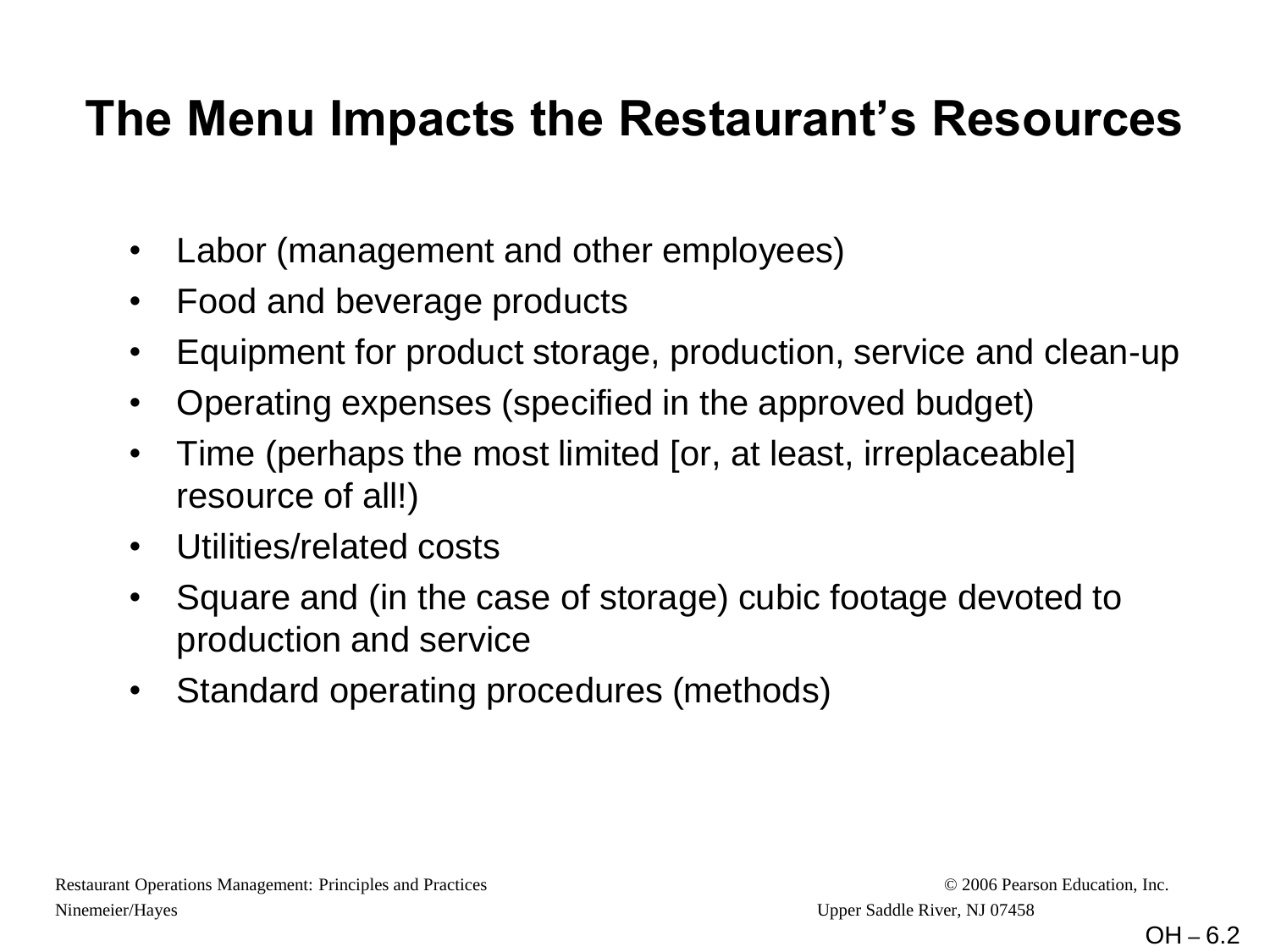### **Classic Menu for French Cuisine**

| Course<br><b>Number</b> |                      | <b>Name of Course</b>      | Contemporary<br><b>Examples</b>                                                                                   |  |  |  |
|-------------------------|----------------------|----------------------------|-------------------------------------------------------------------------------------------------------------------|--|--|--|
|                         | French               | English                    |                                                                                                                   |  |  |  |
| $\mathbf{1}$            | Hors-d'Oeuvres Froid | Cold Appetizer             | Melon and Fresh Figs                                                                                              |  |  |  |
| 2                       | Potage               | Soup                       | Duckling Consommé with Quenelles and Vegetable Garnish                                                            |  |  |  |
| 3                       | Hors-d'Oeuvres Chaud | Hot Appetizer              | Ham                                                                                                               |  |  |  |
| 4                       | Poisson              | Fish                       | Salmon and Sea Scallops with Champagne Caviar Sauce                                                               |  |  |  |
| 5                       | Relevé/Grosse Piece  | Main Course                | Roast Rack of Lamb with Tarragon Lamb Juice accompanied<br>by Ratatouille, Dauphine Potatoes and Vegetable Medley |  |  |  |
| 6                       | Entrée               | <b>Intermediate Course</b> | <b>Grilled Medallions of Pork</b>                                                                                 |  |  |  |
| 7                       | Sorbet               | Sorbet                     | <b>Basil Sorbet Intermezzo</b>                                                                                    |  |  |  |
| 8                       | Roti; Salade         | <b>Roast With Salad</b>    | Roast of Beef with Salad of Baby Lettuce and Curry Ladled<br>with Balsamic Vinaigrette and Roasted Pine Nuts      |  |  |  |
| 9                       | Roti Froid           | <b>Cold Roast</b>          | Sliced Breast of Turkey                                                                                           |  |  |  |
| 10                      | Legume               | Vegetable                  | <b>Buttered Green Beans and Lentils</b>                                                                           |  |  |  |
| 11                      | Entremets            | Sweet                      | Tartufo Chocolate Extravaganza                                                                                    |  |  |  |
| 12                      | Savoury              | Savory                     | <b>Fried Camembert Cheese</b>                                                                                     |  |  |  |
| 13                      | Fromage              | Cheese                     | All types with Celery, Radishes, Biscuits and Butter                                                              |  |  |  |
| 14                      | Dessert              | Dessert                    | Petits-Fours Variety                                                                                              |  |  |  |
| 15                      | Cafe                 | Coffee                     |                                                                                                                   |  |  |  |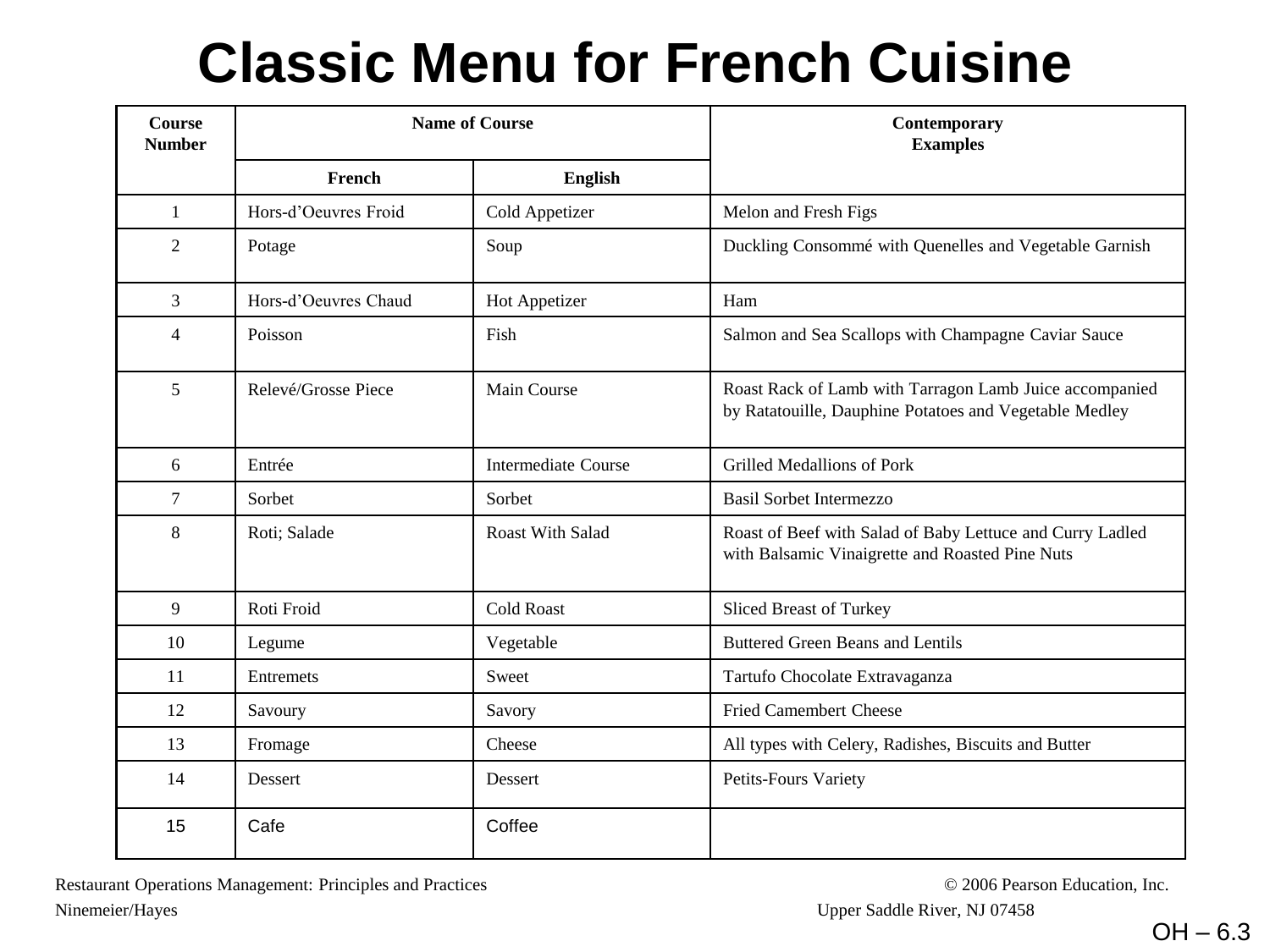# **Common Types of Menus**

### The word "menu" is French and means "bill of fare." Common types of menus:

- $\triangleright$  Ala carte menus The word "ala carte" means individually priced; an ala carte menu lists food items that are separately priced. The charge is based upon the prices of the items that the guest orders.
- $\triangleright$  Table d'hôte menus This term basically means "all at one price." The guest charge does not vary based upon what is selected. Examples include a Sunday or holiday buffet for a specified (fixed) price. This is a table d'hôte offering because the guest is charged a fixed price that is unrelated to the items selected.
- $\triangleright$  Cyclical menu The word "cyclical" refers to "cycle"; the restaurant may, for example, plan a 28-day menu that is then repeated.
- $\triangleright$  Du jour menu Also called "daily special," the word "du jour" means "of the day." Many restaurants offer daily specials (du jour items) in addition to regular menu items.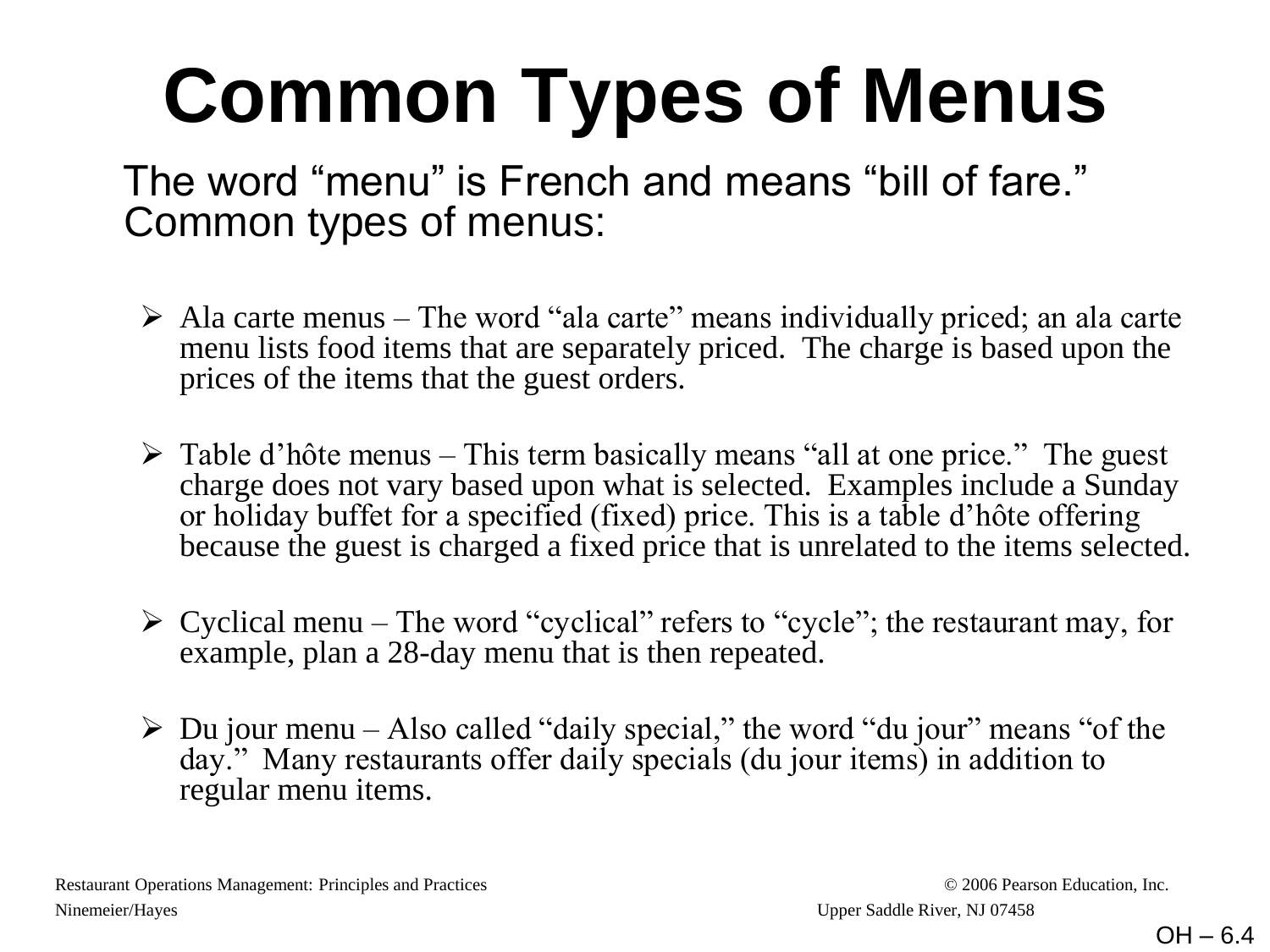# **Menu Planning Tools**

- Copies of old menus
- Copies of competitors' menus
- Menu evaluation information
- Standard recipes
- Product inventory and ingredient availability
- Input from managers, employees and guests
- Television Cooking Shows
- Catering Magazines and Websites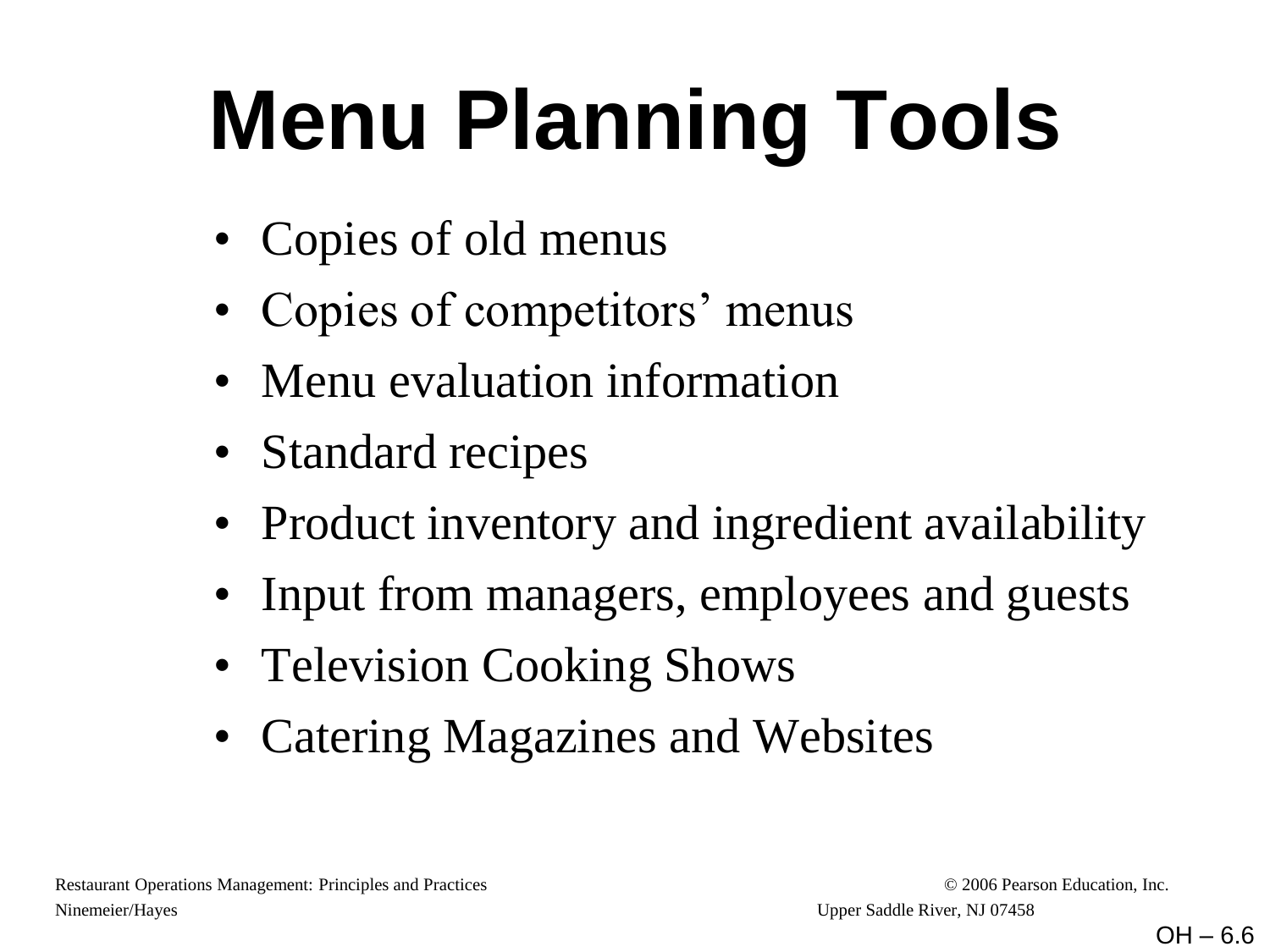## **Factors to Consider as Items for Menu Categories are Assessed**

- Variety
- Temperature
- Preparation method
- Texture
- Shape and sizes
- Flavor
- Color
- Composition and balance

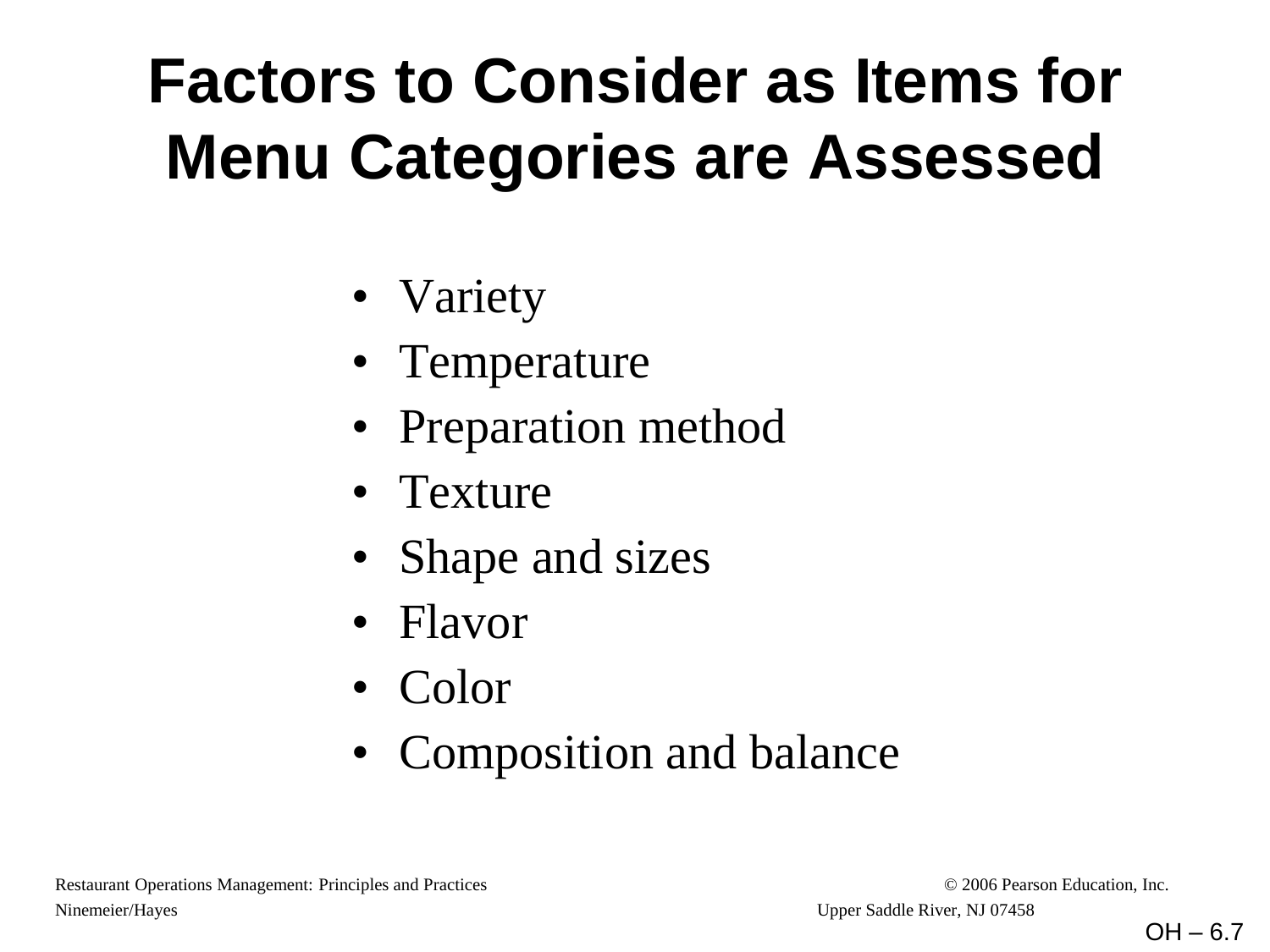# **Truth-in-Menus**

Problems with menu accuracy can be categorized as follows:

- *Quantity*. A two-egg omelet should contain two eggs; an eight-ounce steak should weigh approximately eight ounces (AP).
- *Quality*. The term "prime" used to describe a steak, refers to a specific U.S. Department of Agriculture (USDA) grading standard. U.S. Grade A or U.S. Fancy (for vegetables) and Grade AA (for eggs and butter) also indicate specific quality grades.
- *Price*. If there are extra charges (for example, for call or premium-brand liquors) these prices should be identified. If service charges will be added, these should be indicated.
- *Brand names*. If a specific product brand (Coca Cola) is noted on the menu, this brand should be served.
- *Product identification*. Maple syrup and maple-flavored syrup are not the same (nor is orange juice and orange drink).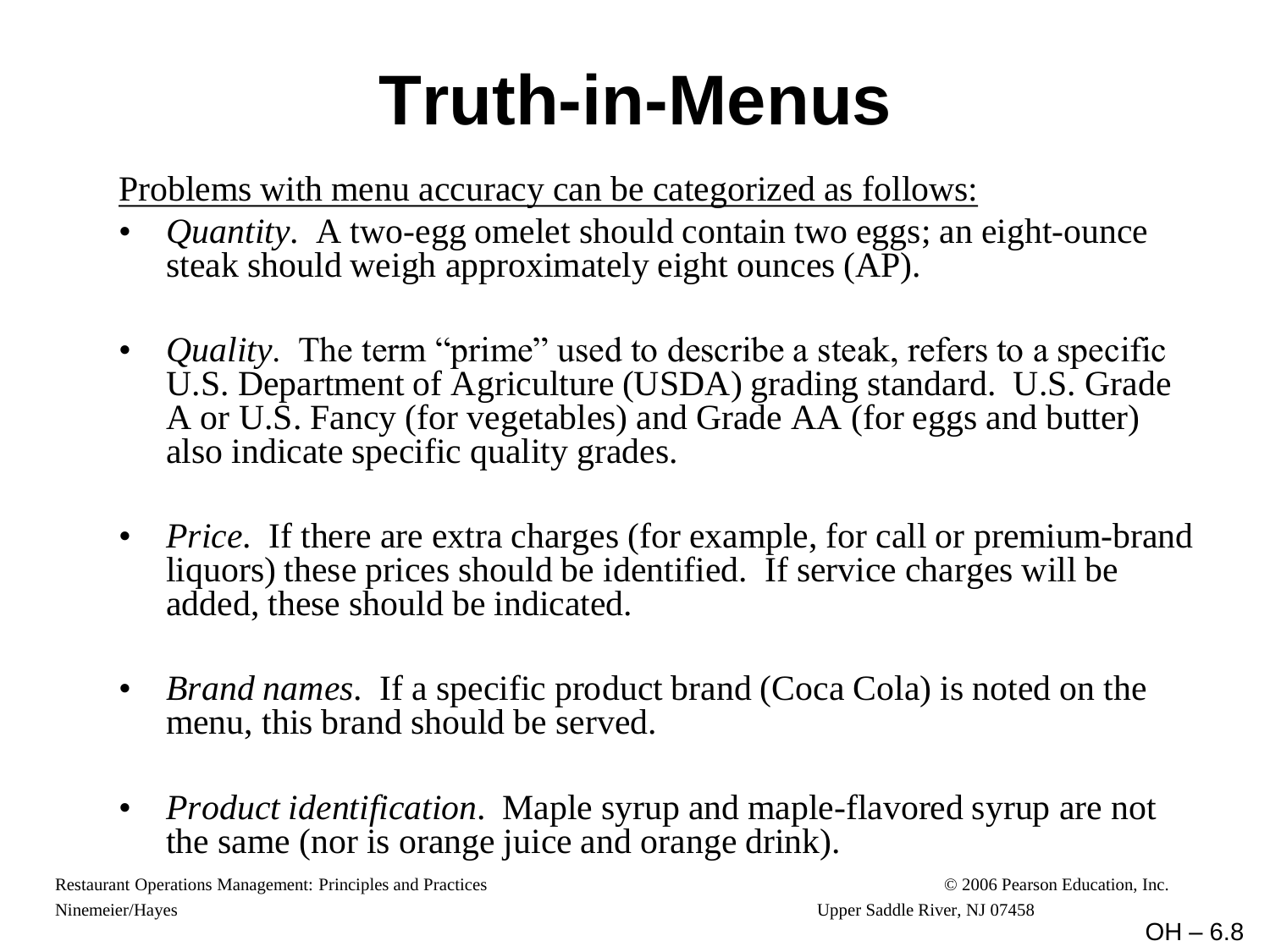## **More Truth-in-Menus**

- *Points of origin.* "Pacific" shrimp cannot be from the Indian Ocean.
- *Merchandising terms.* Guests recognize that "trade puffing" is different than purposeful misrepresentation.
- *Preservation*. Frozen apple juice or canned green beans should not be called "fresh."
- *Food preparation.* "Made on-site" does not apply to a convenience food product made elsewhere.
- *Verbal and visual presentation.* A menu photograph depicting eight shrimp on a shrimp platter means that eight shrimp should be served.
- *Dietary and nutritional claims*. If the menu indicates "egg substitutes are available," they should be and must be used when this product is requested.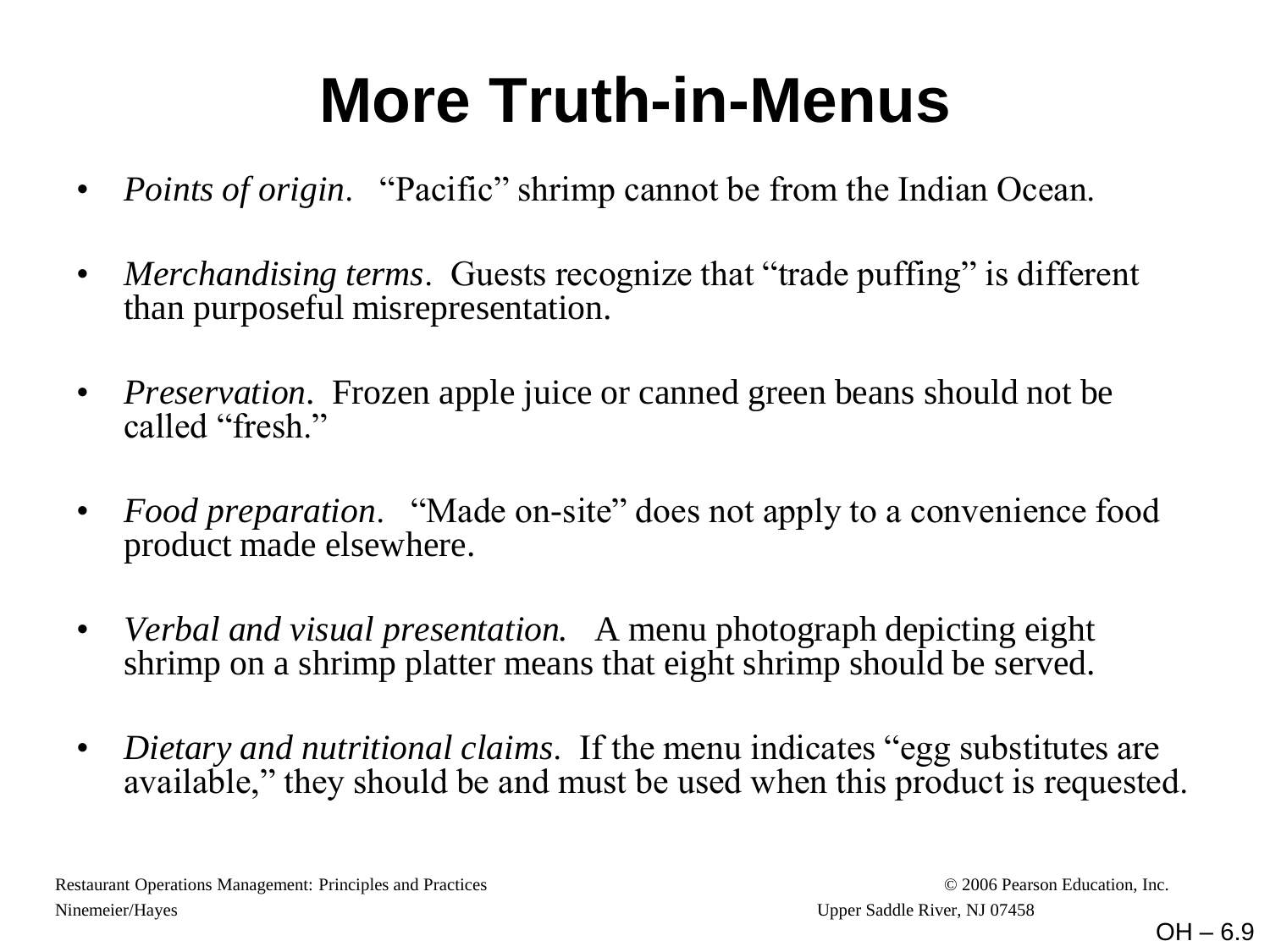# **Common Menu Types**

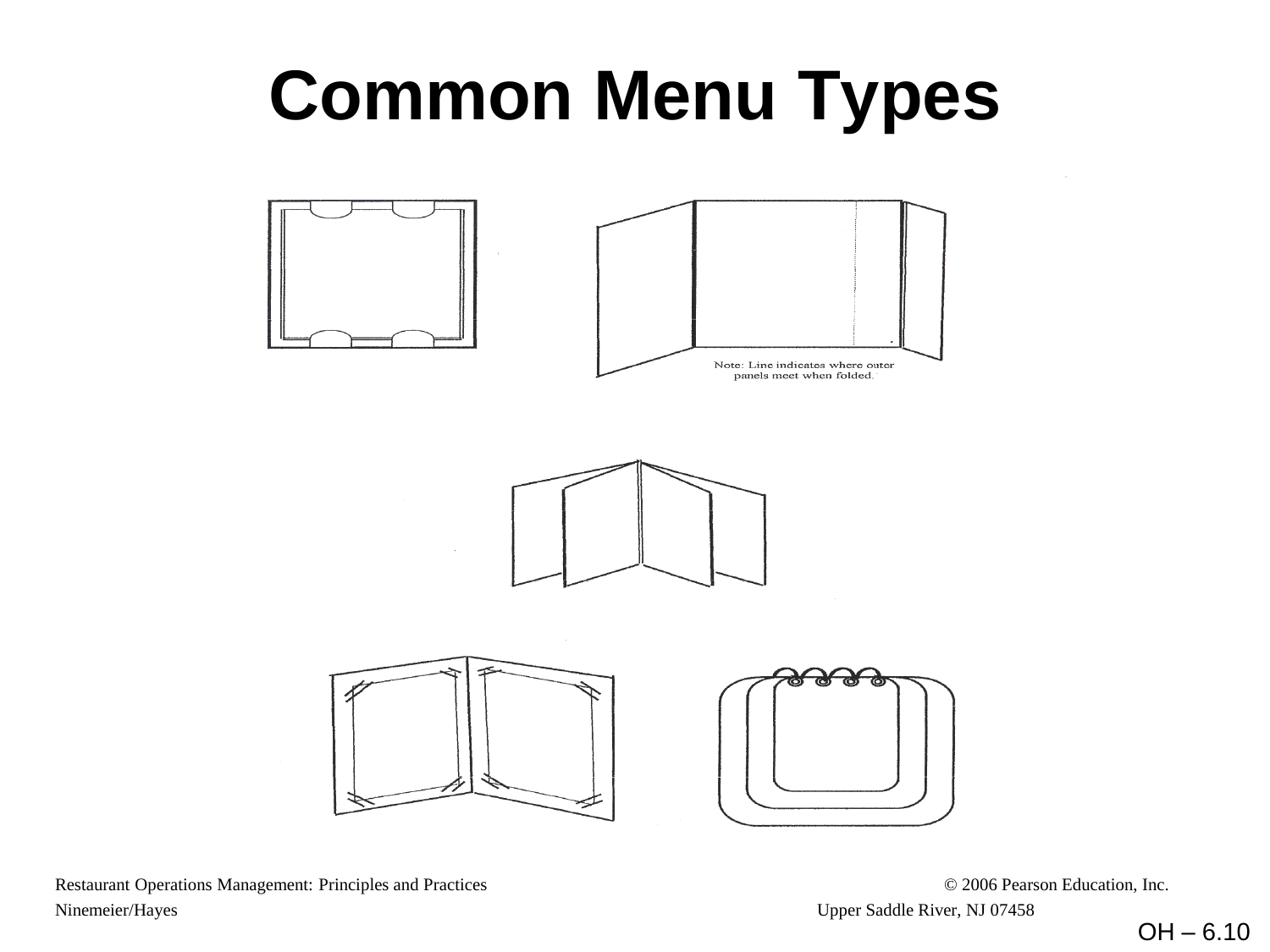## **Important Menu Design Factors**

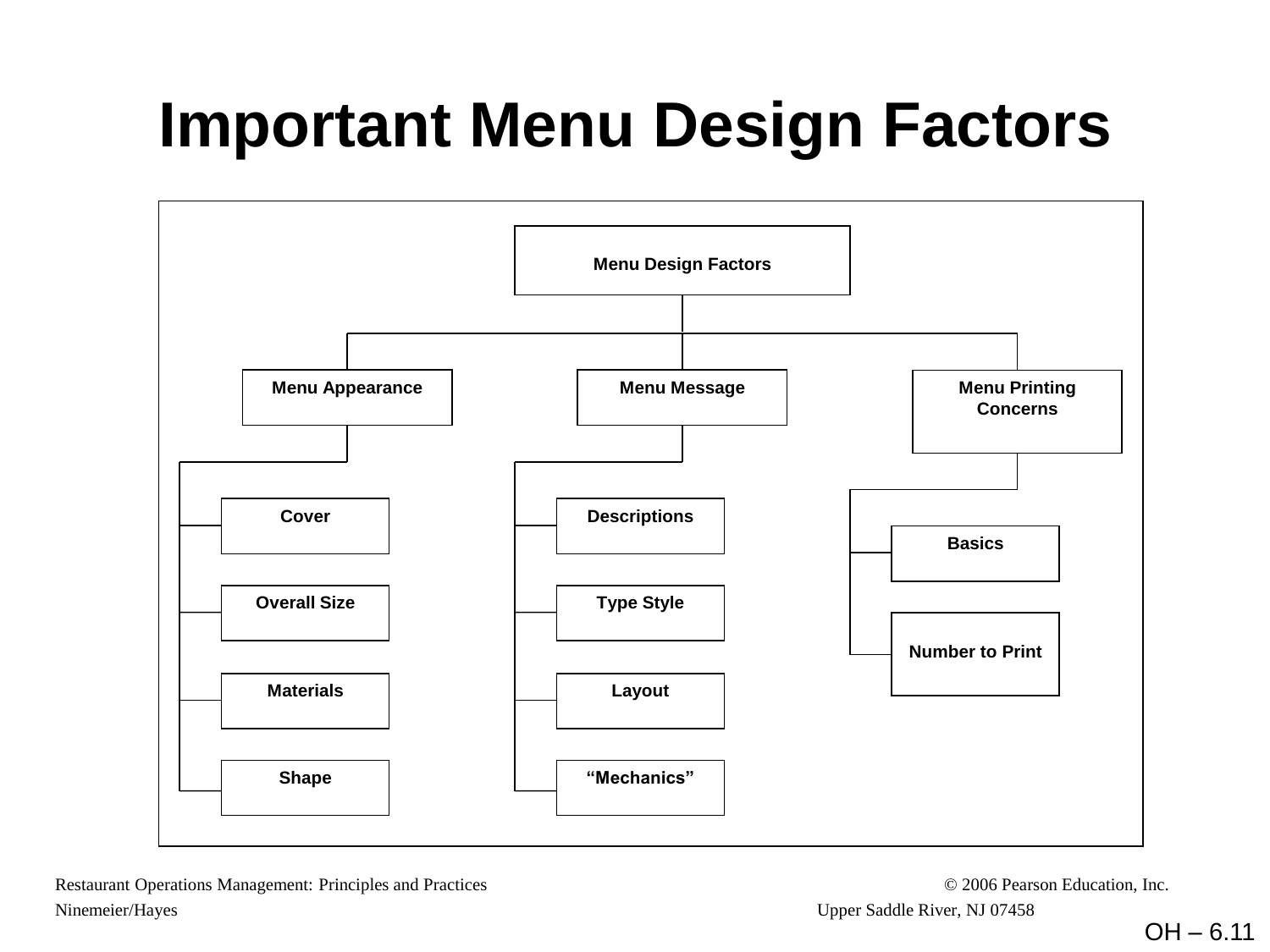# **Factors Contributing to Menu Appearance**

- Cover
- Overall size
- Materials
- Menu shape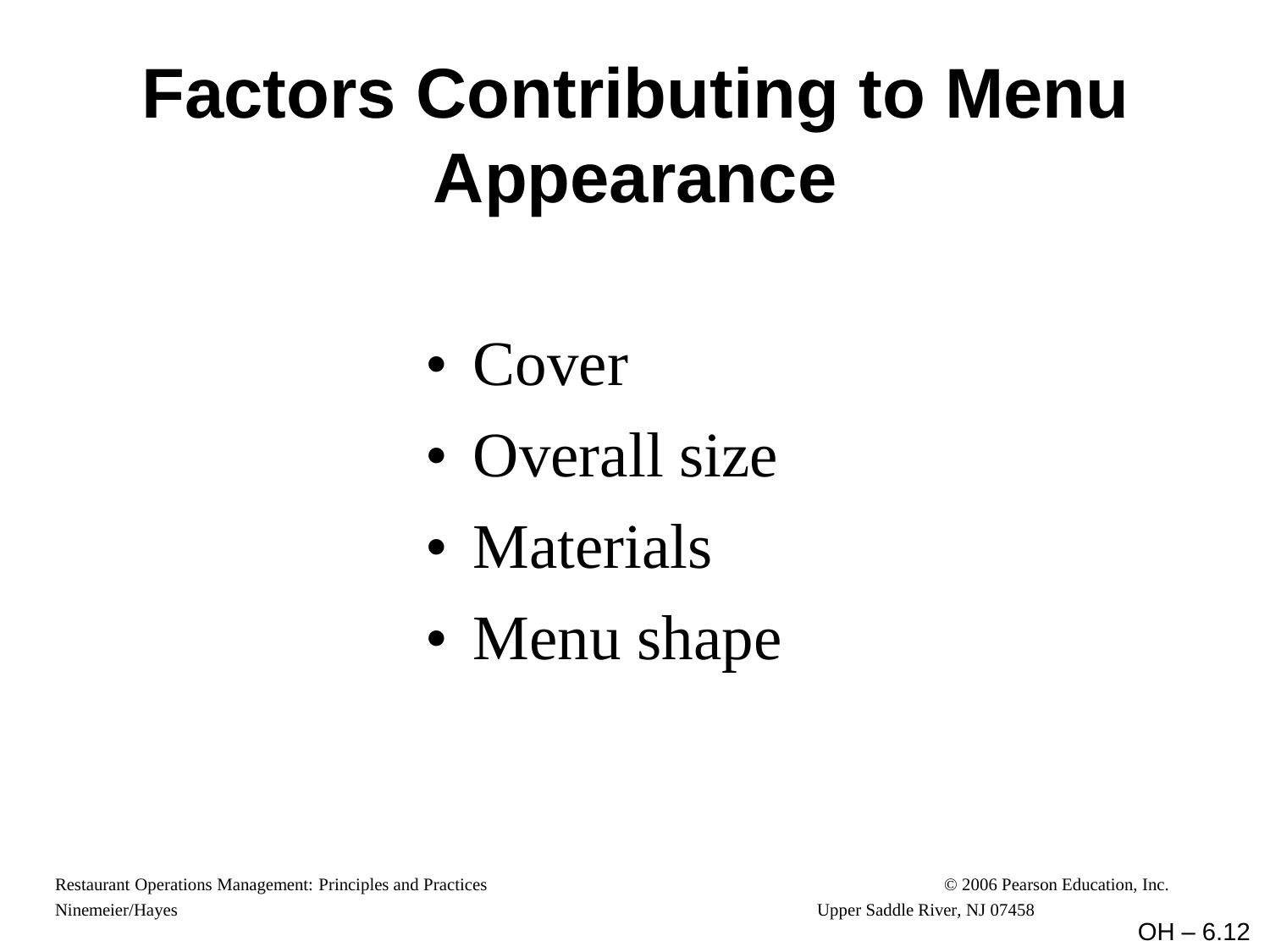# **Menu Design Concerns Relating to its Message**

**>Descriptions** 

## $\blacktriangleright$  Type style

**E** Layout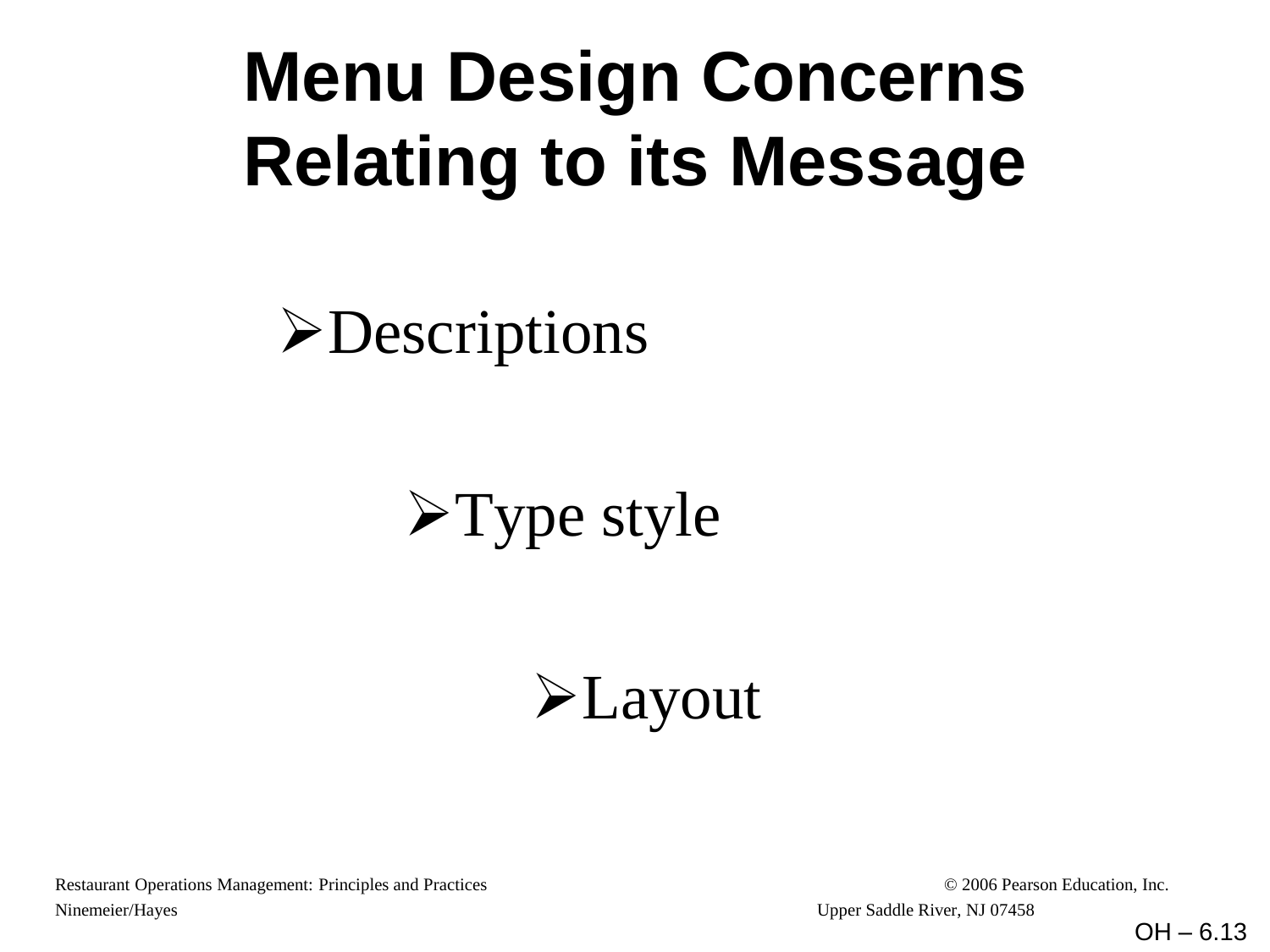### **"Prime Real Estate" in Three Common Types of Menus**

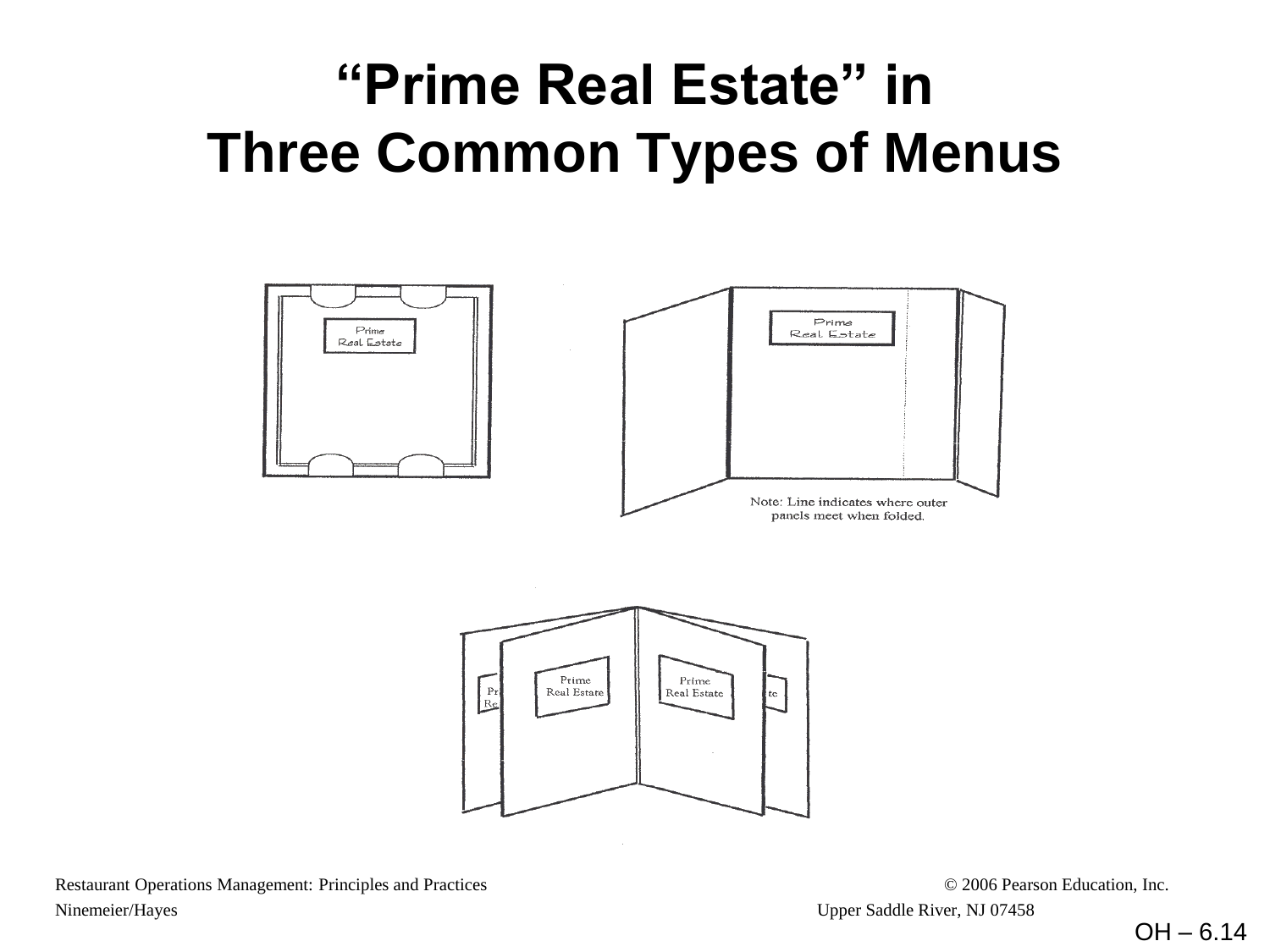# **Subjective Pricing Methods**

- The reasonable price method
- The highest price method
- The loss-leader method
- The competitive method
- The intuitive (wild guess) method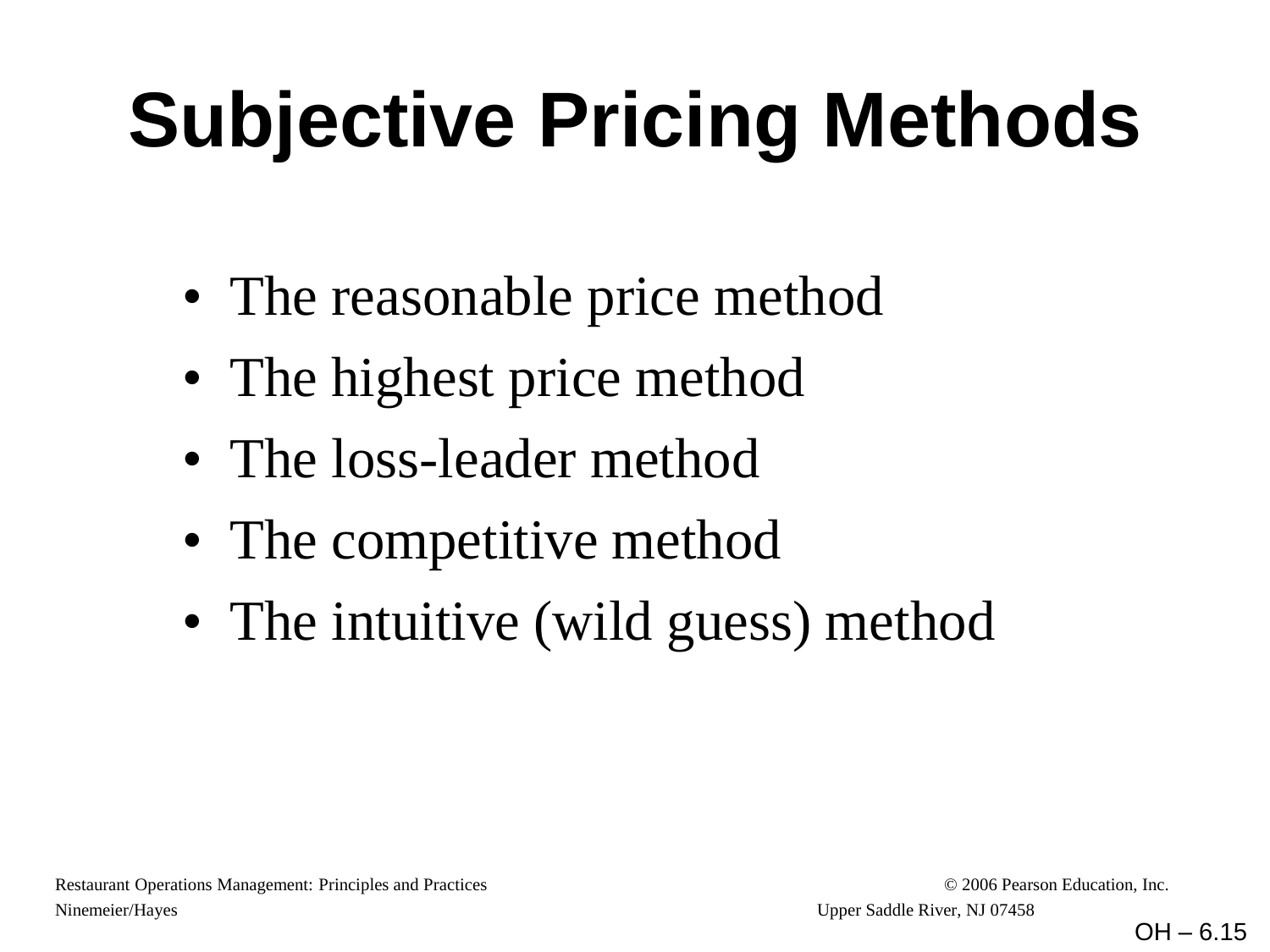#### **Standard Recipes Connect Guest and Property Concerns**

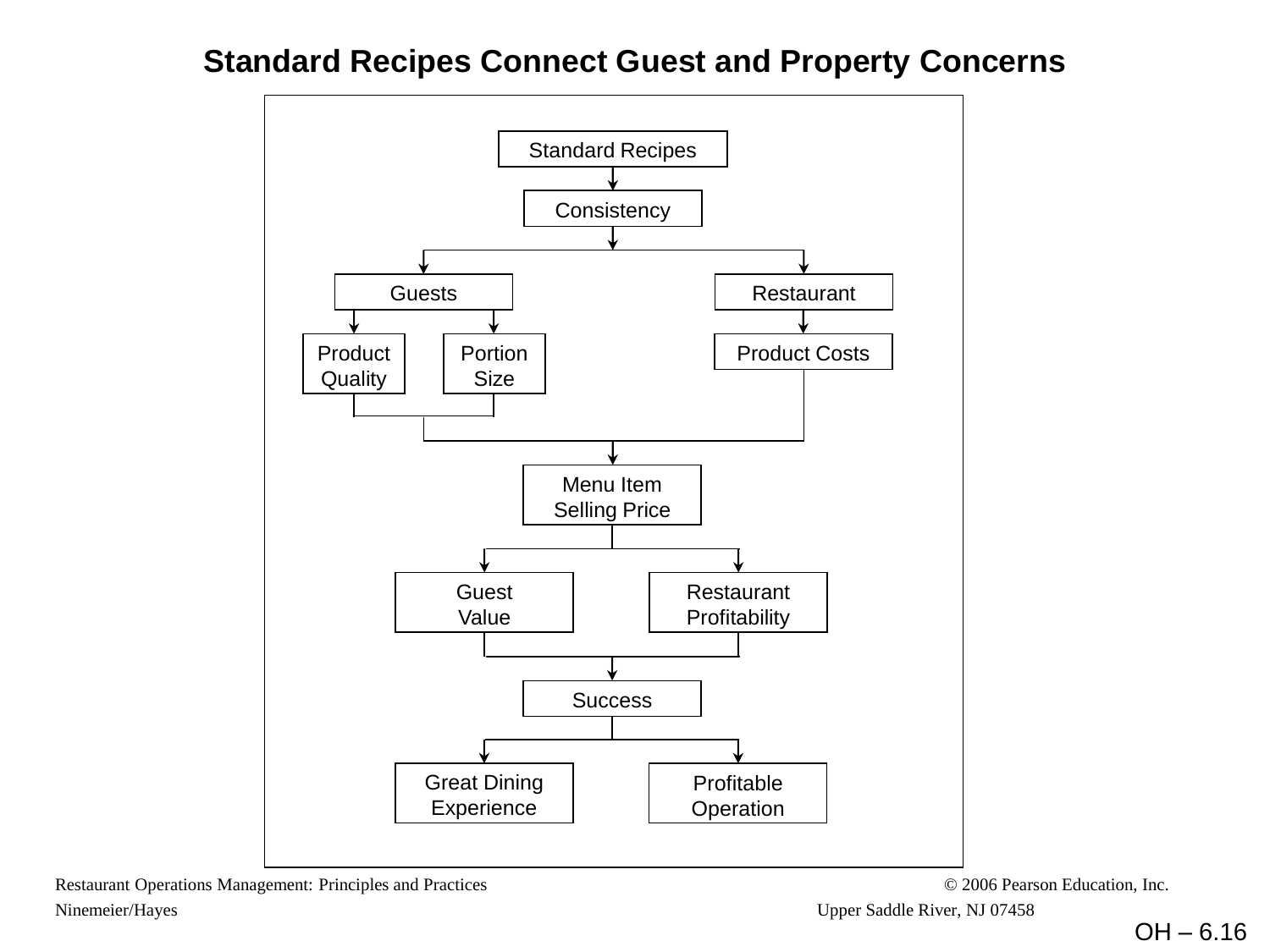## **Mark-Up Pricing Method**

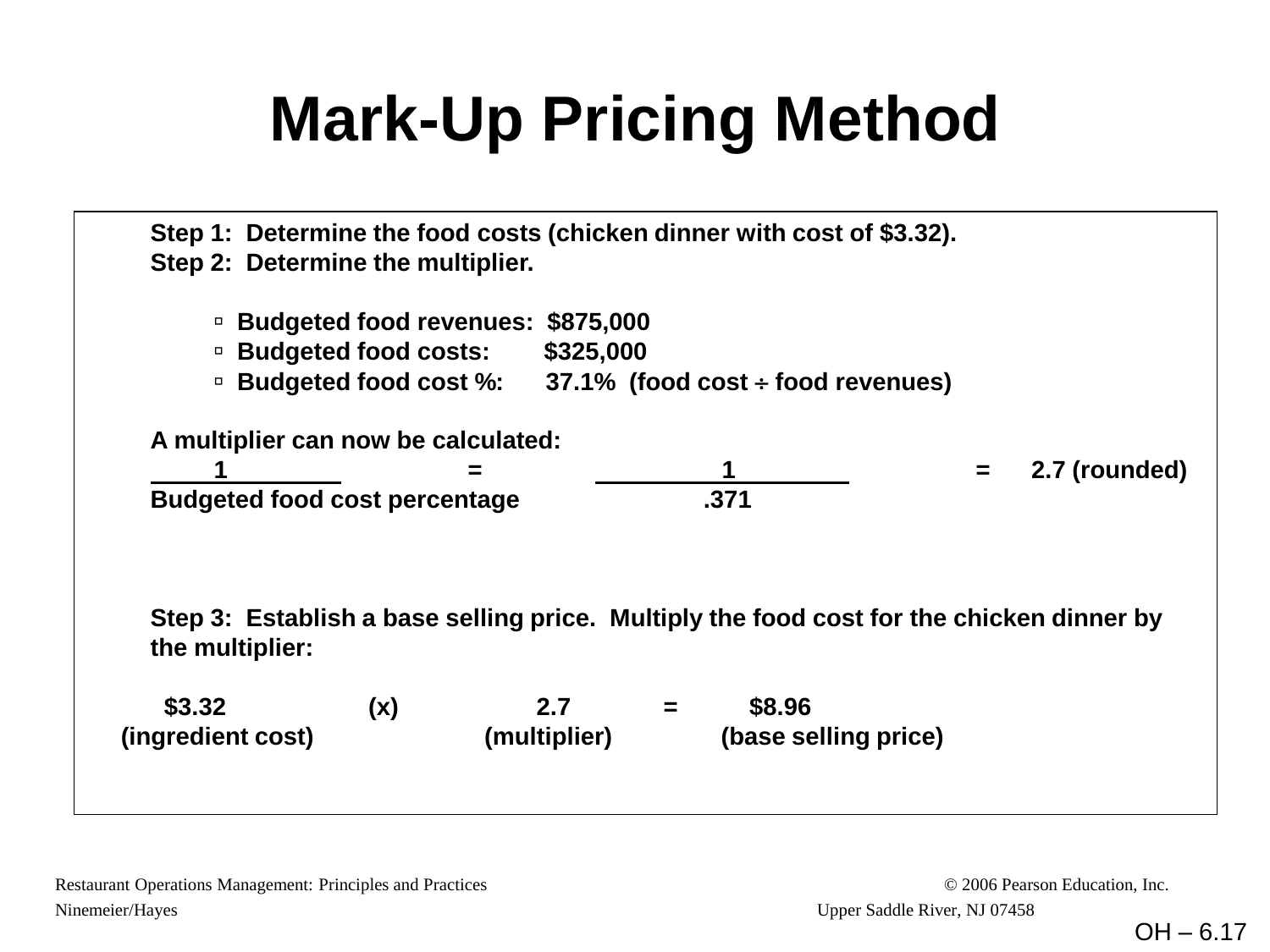### **Contribution Margin Pricing Method**

| <b>Assume the budget indicates:</b><br>• Non-food costs = $$395,000$<br>• Profit goal = $$50,000$<br>$\cdot$ 85,000 guests |   |                                                              |          |  |                                                                                                 |  |  |  |  |
|----------------------------------------------------------------------------------------------------------------------------|---|--------------------------------------------------------------|----------|--|-------------------------------------------------------------------------------------------------|--|--|--|--|
|                                                                                                                            |   | Step 1: Determine the average contribution margin per guest. |          |  |                                                                                                 |  |  |  |  |
|                                                                                                                            |   | <b>Non-food costs + Profit</b><br>Number of expected guests  | $=$      |  | Average contribution margin per guest                                                           |  |  |  |  |
| $$395,000 + $50,000$<br>\$5.24<br>$=$<br>85,000                                                                            |   |                                                              |          |  |                                                                                                 |  |  |  |  |
| per guest to the item's standard food cost).                                                                               |   |                                                              |          |  | Step 2: Determine the base selling price for the menu item (add the average contribution margin |  |  |  |  |
| \$3.60<br>(food cost)                                                                                                      | ٠ | \$5.24<br>(contribution margin)                              | $\equiv$ |  | \$8.85 (rounded)<br>(base selling price)                                                        |  |  |  |  |
|                                                                                                                            |   |                                                              |          |  |                                                                                                 |  |  |  |  |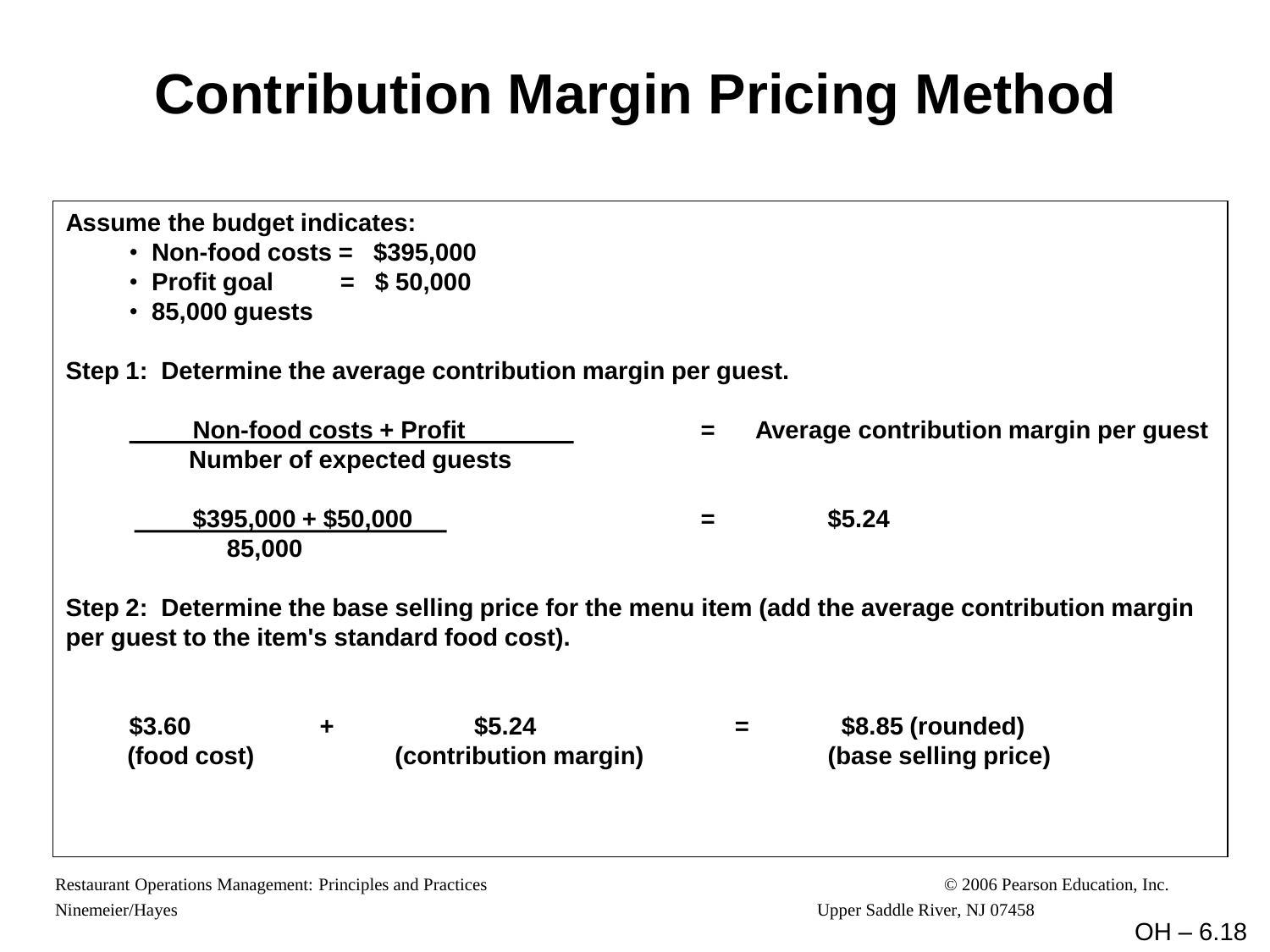# **Ratio Pricing Method**

| Assume that the operating budget of a restaurant (no alcoholic beverages) specifies:       |
|--------------------------------------------------------------------------------------------|
| food costs = $$235,000$ ; non-food costs = $$560,000$ ; budgeted profit goal = $$80,000$ . |

**Step 1: Calculate the ratio of food costs to non-food costs plus profit:** 

| <b>Non-Food Costs + Profit</b><br><b>Food Costs</b> |   | <b>Ratio</b>   |
|-----------------------------------------------------|---|----------------|
| $$560,000 + $80,000$<br>\$235,000                   | = | 2.72 (rounded) |

**Step 2: Calculate the total non-food costs and profit for the menu item.** 

**If the food cost is \$3.75, the amount of non-food costs and profit required is \$10.20 (\$3.75 x 2.72 = \$10.20)** 

**Step 3: Determine the base selling price for the menu item:** 

**Non-food costs/profit – \$10.20 Food cost \$ 3.75 \$13.95**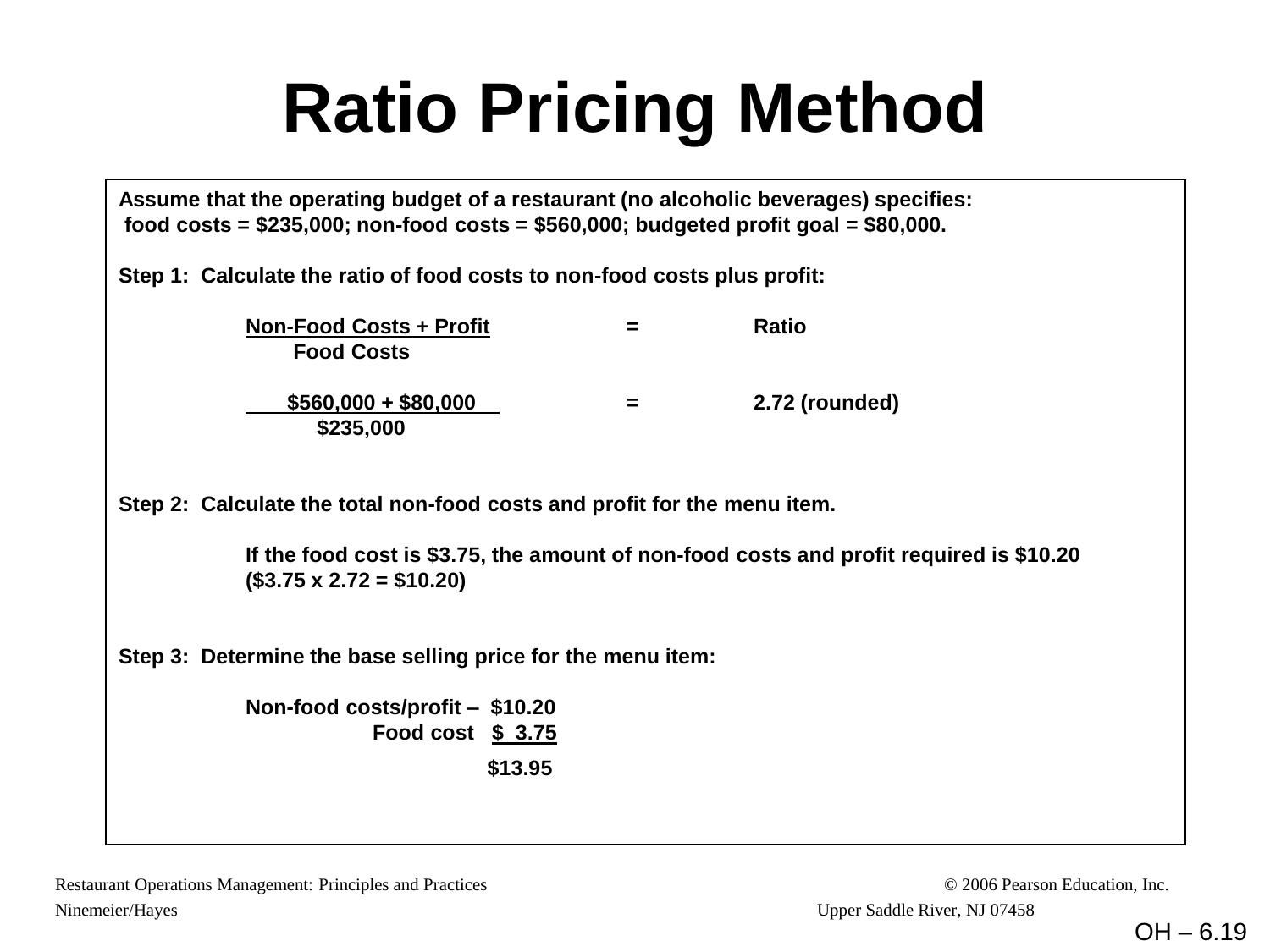# **Prime Cost Pricing Method**

**Assume the following from the budget: Labor Costs = \$210,000; Number of Expected Guests = 75,000; Desired Prime Cost Percentage (Food Cost % + Labor Cost %) = 62%.**

**Step 1: Determine the labor costs per guest.** 

| <b>Labor Cost per Guest</b> | = | <b>Labor Costs</b>   |
|-----------------------------|---|----------------------|
|                             |   | # of Expected Guests |
| \$2.80                      | = | \$210,000            |
|                             |   | 75,000               |

**Step 2: Determine the Prime Cost per Guest, (assume a Food Cost of \$3.75).**

| \$3.75      | \$2.80                 | \$6.55                 |
|-------------|------------------------|------------------------|
| (Food Cost) | (Labor Cost per Guest) | (Prime Cost per Guest) |

#### **Step 3: Determine the menu item's base selling price.**

 **Prime Cost per Guest Desired Prime Cost Percentage**

> **\$6.55 0.62**

 **\$10.56 (Base Selling Price)**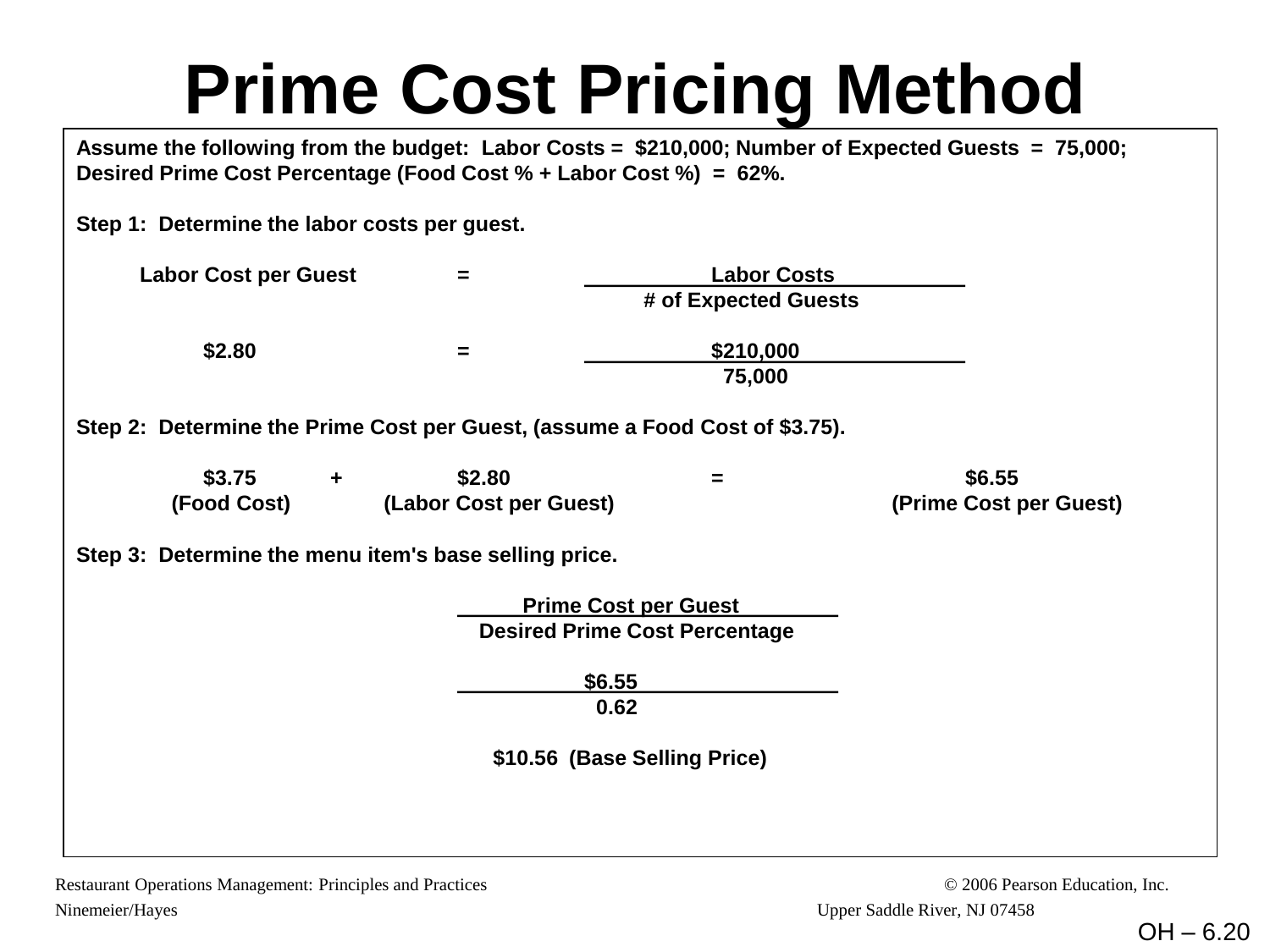## **Maximize the Contribution Margin**

| <b>Menu Item</b> | <b>Item Food Cost</b> | <b>Item Selling Price</b> | <b>Food Cost</b><br>Percentage | <b>Contribution</b><br><b>Margin</b> |  |
|------------------|-----------------------|---------------------------|--------------------------------|--------------------------------------|--|
| Item A           | \$3.50                | \$10.95                   | 32.0%                          | \$7.45                               |  |
| Item B           | \$8.00                | \$18.25                   | 43.8%                          | \$10.25                              |  |
| Item C           | \$12.50               | \$26.50                   | 47.2%                          | \$14.00                              |  |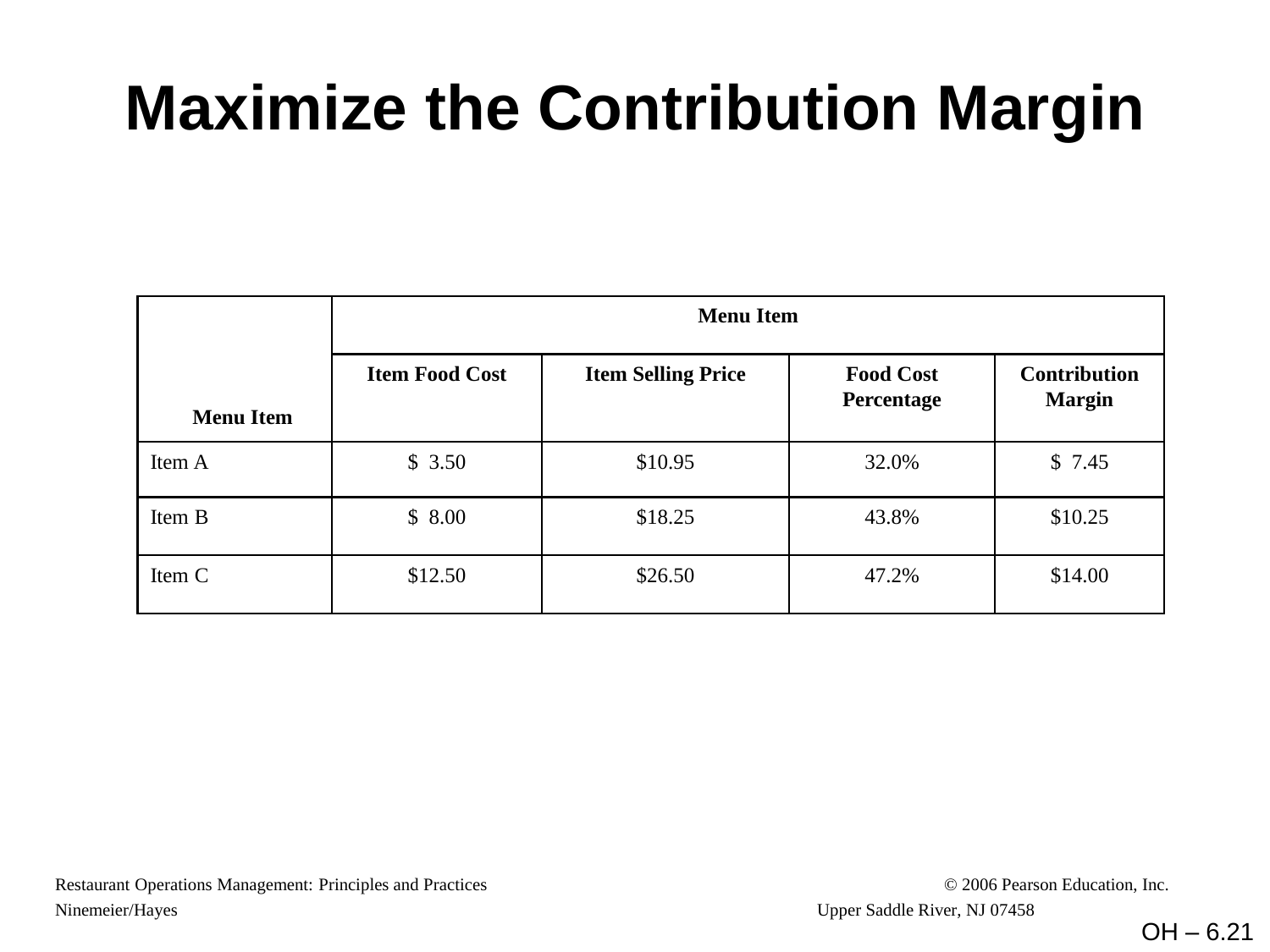## **Menu Engineering Worksheet**

| Restaurant:                                      |                              |                             |                     |                              | Date of Analysis:        |                                         |                                        |                   |                                                       |                               |                                              |
|--------------------------------------------------|------------------------------|-----------------------------|---------------------|------------------------------|--------------------------|-----------------------------------------|----------------------------------------|-------------------|-------------------------------------------------------|-------------------------------|----------------------------------------------|
| Meal Period:<br>$\Box$ Breakfast<br>$\Box$ Lunch |                              |                             |                     | $\Box$ Dinner                |                          |                                         |                                        |                   |                                                       |                               |                                              |
| (A)<br>Menu<br>Item                              | (B)<br><b>Number</b><br>Sold | (C)<br><b>Sales</b><br>$\%$ | (D)<br>Food<br>Cost | (E)<br><b>Sales</b><br>Price | (F)<br>Item<br><b>CM</b> | (G)<br><b>Total</b><br><b>Food Cost</b> | (H)<br><b>Total</b><br><b>Revenues</b> | (L)<br>Item<br>CM | (P)<br>CM<br><b>Type</b>                              | (R)<br>Sales %<br><b>Type</b> | (S)<br>Menu<br>Item<br><b>Classification</b> |
| Tuna Salad Plate                                 | 270                          | 14.3                        | 3.25                | 7.25                         | 4.00                     | 877.50                                  | 1957.50                                | 1080.00           | Low                                                   | Low                           | Dog                                          |
| <b>Beef Stew</b>                                 | 490                          | 25.9                        | 4.25                | 8.50                         | 4.25                     | 2082.50                                 | 4165.00                                | 2082.50           | Low                                                   | High                          | Plow Horse                                   |
| <b>Fried Chicken</b>                             | 810                          | 42.9                        | 5.15                | 9.75                         | 4.60                     | 4171.50                                 | 7897.50                                | 3726.00           | High                                                  | High                          | Star                                         |
| <b>Sirloin Steak</b>                             | 320                          | 16.9                        | 8.25                | 13.50                        | 5.25                     | 2640.00                                 | 4320.00                                | 1680.00           | High                                                  | Low                           | Puzzle                                       |
|                                                  |                              |                             |                     |                              |                          |                                         |                                        |                   |                                                       |                               |                                              |
|                                                  | N                            |                             |                     |                              |                          |                                         | J                                      | M                 |                                                       |                               |                                              |
| Column Total                                     | 1890                         |                             |                     |                              |                          | 9771.50                                 | 18,340.00                              | 8568.50           |                                                       |                               |                                              |
| <b>Additional Computations:</b>                  |                              |                             |                     |                              | $K = I/J$                | $0 = M/N$                               |                                        |                   | $Q$ (Popularity) = 100% $\div$ No. items $\times$ 70% |                               |                                              |
|                                                  |                              |                             |                     |                              |                          |                                         |                                        | \$4.53            |                                                       | 17.5%                         |                                              |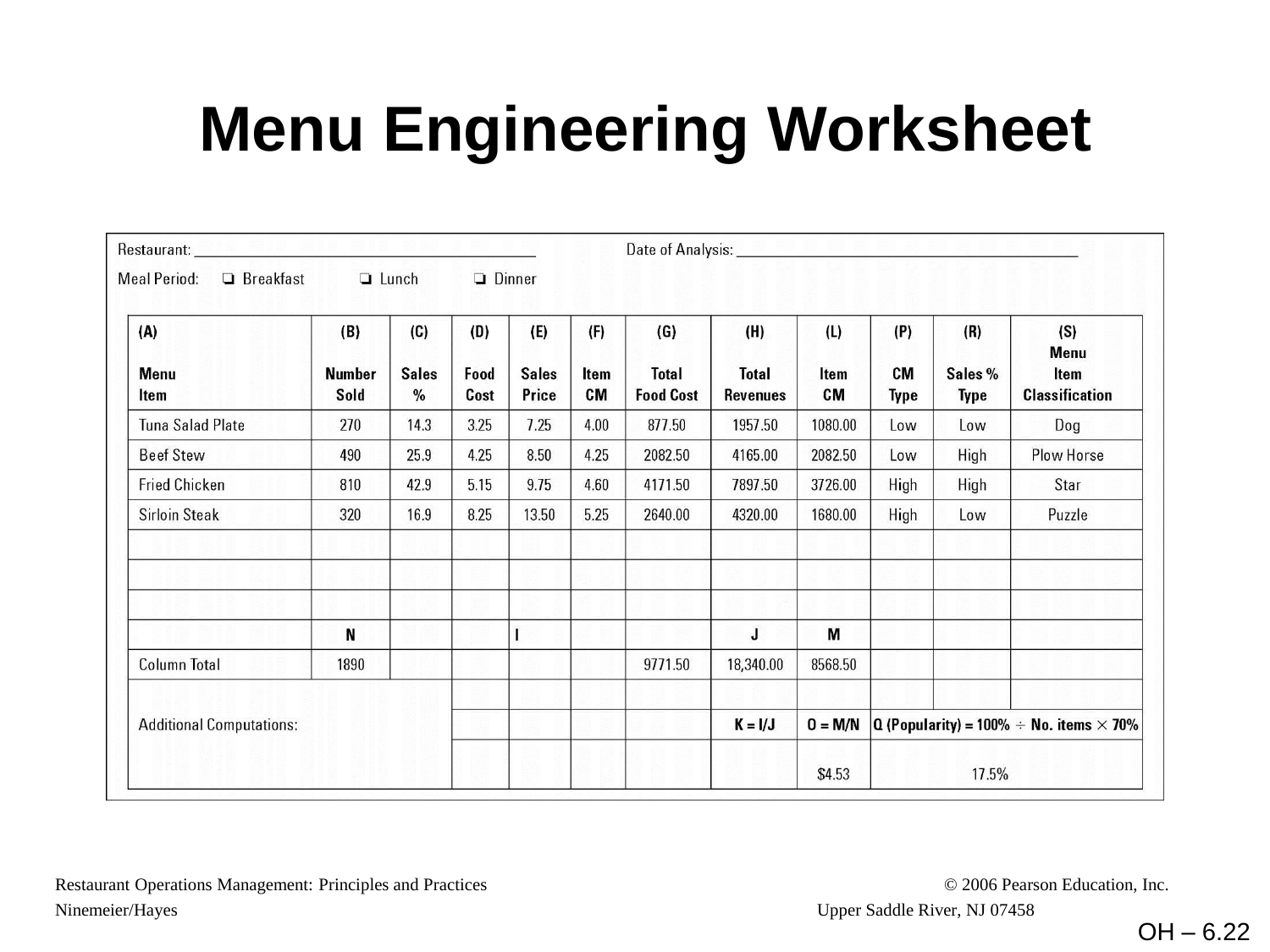# **Managing Plow Horses (Low Contr. Margin; High Popularity)**

- Increase prices carefully (in stages?)
- Relocate to low menu profile
- Shift demand (provide better value alternatives)
- Combine with lower cost items
- Assess direct labor factor
- Consider portion reduction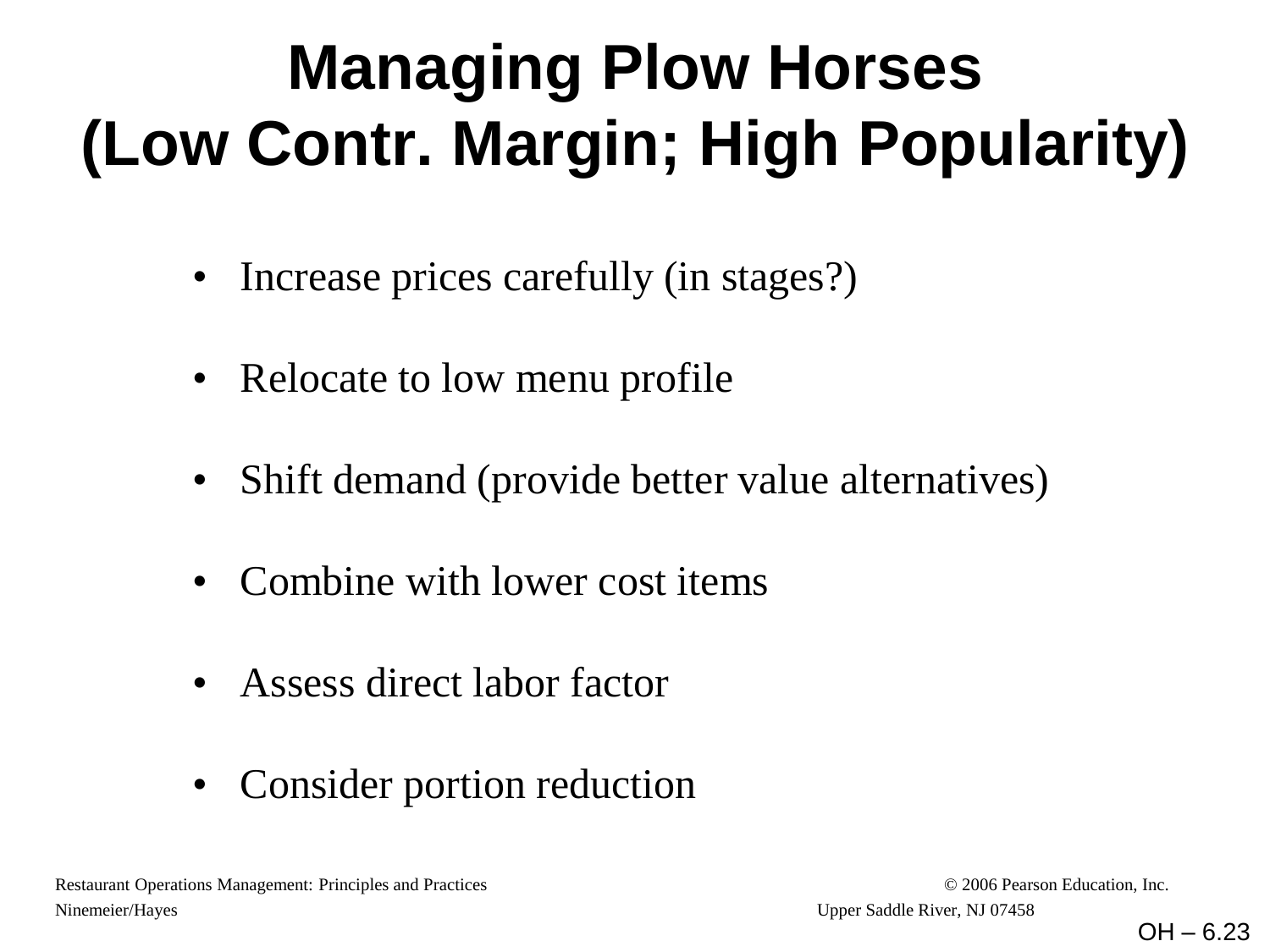# **Managing Puzzles (High Contr. Margin; Low Popularity)**

- Reposition and feature
- Add value
- Rename
- Decrease price
- Limit
- Promote
- Increase visual presentation
- Use suggestive selling
- Take off menu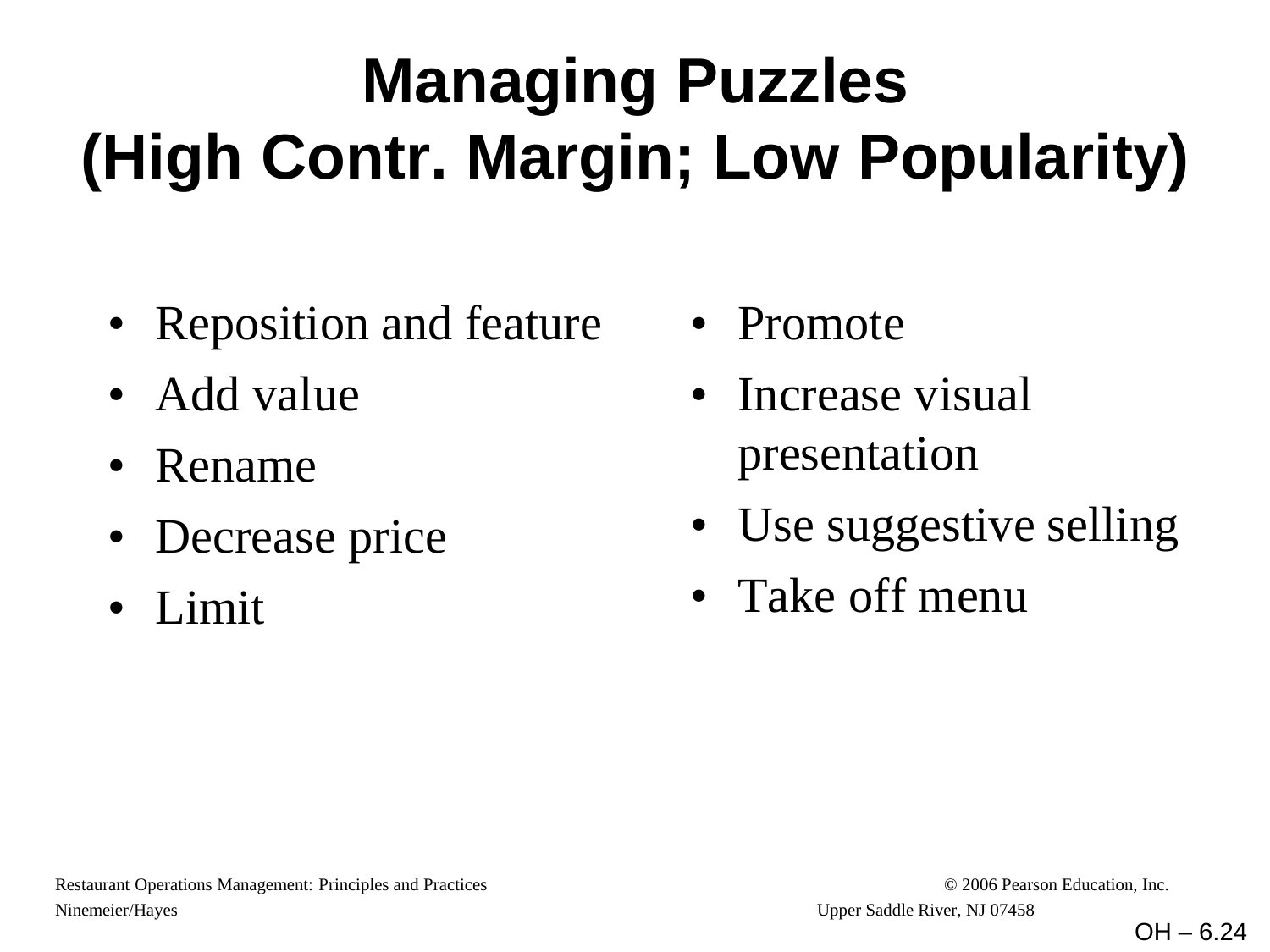# **Managing Stars (High Contr. Margin; High Popularity)**

- Maintain rigid specifications
- Locate in highly visible menu location
- Test for price inelasticity
- Use suggestive selling
- Merchandise and promote